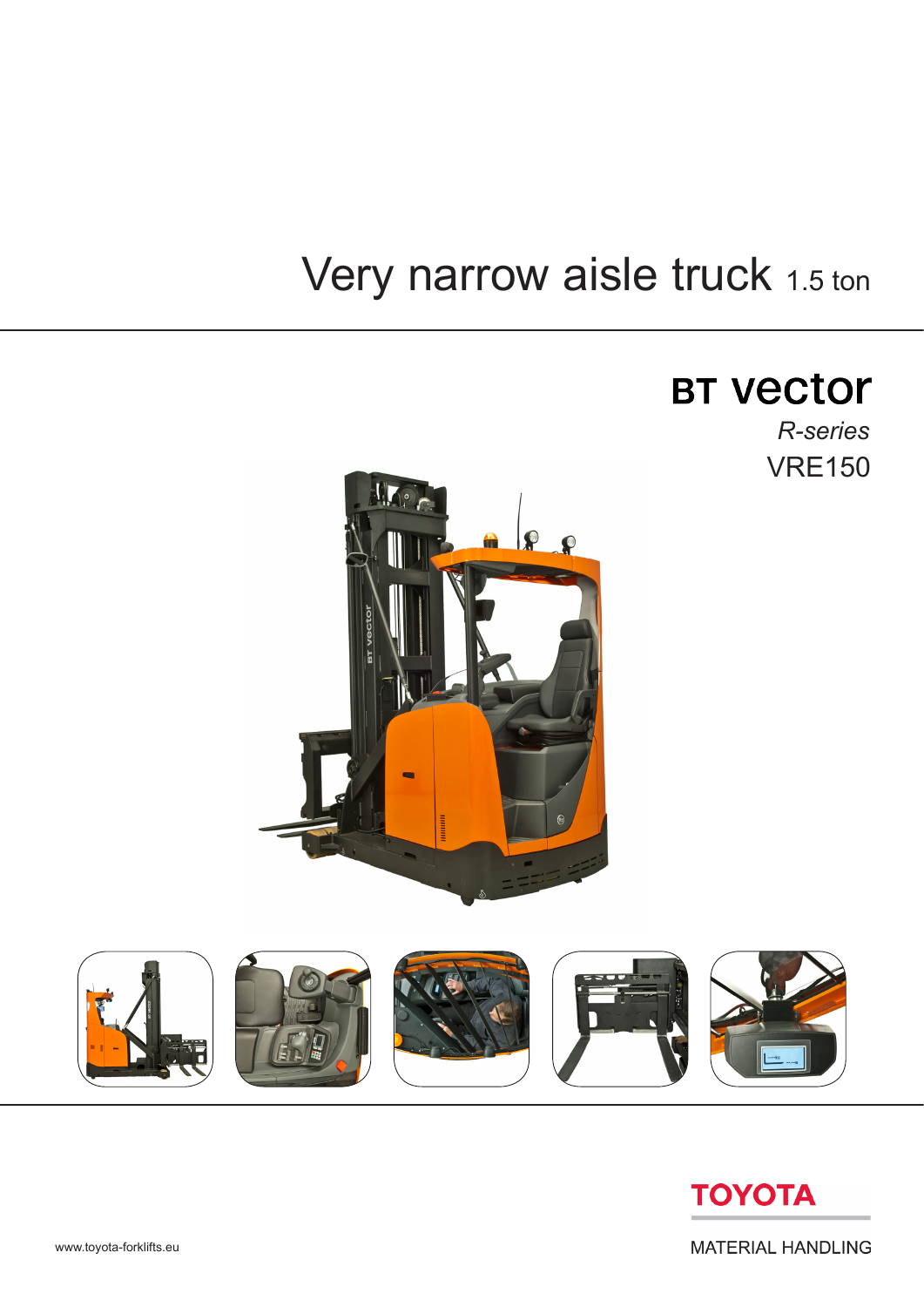#### **Very Narrow Aisle truck**

| <b>Truck specifications</b> |      |                                                             |                                               | <b>VRE150</b> |                    |  |  |  |
|-----------------------------|------|-------------------------------------------------------------|-----------------------------------------------|---------------|--------------------|--|--|--|
|                             | 1.1  | Manufacturer                                                |                                               |               | Toyota             |  |  |  |
|                             | 1.2  | Model                                                       |                                               |               | <b>VRE150</b>      |  |  |  |
|                             | 1.3  | <b>Drive</b>                                                |                                               |               | Electric           |  |  |  |
|                             | 1.4  | Operator type                                               |                                               |               | Seated             |  |  |  |
| dentification               | 1.5  | Load capacity/rated load                                    | Q                                             | kg            | 1500               |  |  |  |
|                             | 1.6  | Load centre                                                 | $\mathbb{C}$                                  | mm            | 600                |  |  |  |
|                             | 1.9  | Wheelbase                                                   | y                                             | mm            | 1692/1842/1992     |  |  |  |
|                             | 2.1  | Service weight including battery                            |                                               | kg            | 5029               |  |  |  |
| Weight                      | 2.2  | Axle load, with load, drive/support arm wheel               |                                               | kg            | 728/5800           |  |  |  |
|                             | 2.3  | Axle load, without load, drive/support arm wheel            |                                               | kg            | 1437/3592          |  |  |  |
|                             | 3.1  | Drive/support arm wheel                                     |                                               |               | Vulkollan          |  |  |  |
| Wheels                      | 3.2  | Wheel size, front                                           |                                               | mm            | Ø 230x85/Ø 230x110 |  |  |  |
|                             | 3.3  | Wheel size, rear                                            |                                               | mm            | Ø 400x160          |  |  |  |
|                             | 3.5  | Wheels, number front/rear $(x =$ driven wheels)             |                                               |               | 4/1x               |  |  |  |
|                             | 3.6  | Track width, front                                          | $b_{10}$                                      | mm            | 1038/1148/1248     |  |  |  |
|                             | 4.2  | Height, mast lowered                                        | h <sub>1</sub>                                | mm            | 3135 *             |  |  |  |
|                             | 4.3  | Free lift                                                   | h <sub>2</sub>                                | mm            | 2090 *             |  |  |  |
|                             | 4.4  | Lift                                                        | h <sub>3</sub>                                | mm            | 6020 *             |  |  |  |
|                             |      | Lift height                                                 | $h_{23}$                                      | mm            | 6100*              |  |  |  |
|                             | 4.5  | Height, mast extended                                       | $h_a$                                         | mm            | 7095 *             |  |  |  |
|                             | 4.7  | Height of overhead guard                                    | $h_{6}$                                       | mm            | 2261               |  |  |  |
|                             | 4.8  | Seat height                                                 | h <sub>7</sub>                                | mm            | 1100               |  |  |  |
|                             | 4.15 | Height of lowered forks                                     | $h_{13}$                                      | mm            | 80                 |  |  |  |
| <b>Dimensions</b>           | 4.19 | Overall length                                              | $\mathsf{I}_1$                                | mm            | 3175/3325/3471     |  |  |  |
|                             | 4.20 | Length to face of forks                                     | $\mathsf{I}_{2}$                              | mm            | 2955/3105/3255     |  |  |  |
|                             | 4.21 | Overall width                                               | $b_{1}$                                       | mm            | 1270/1420/1520     |  |  |  |
|                             | 4.22 | Fork dimensions                                             | s/e/l                                         | mm            | 40/120/1200 *      |  |  |  |
|                             | 4.24 | Fork-carriage width                                         | $b_3$                                         | mm            | 800 *              |  |  |  |
|                             | 4.25 | Width over forks                                            | b <sub>5</sub>                                | mm            | 489-793 *          |  |  |  |
|                             | 4.31 | Ground clearance, with load, below mast                     | m <sub>1</sub>                                | mm            | 70                 |  |  |  |
|                             | 4.32 | Ground clearance, centre of wheelbase                       | m <sub>2</sub>                                | mm            | 64                 |  |  |  |
|                             | 4.34 | Aisle width for pallets 800x1200 lengthways                 | $\mathsf{A}_{\mathsf{st}}$                    | mm            | 1660 *             |  |  |  |
|                             | 4.35 | Turning radius                                              | $\mathsf{W}_{\scriptscriptstyle{\mathsf{a}}}$ | mm            | 1954/2104/2254     |  |  |  |
|                             | 4.38 | Distance to swivelling fork pivot from centre of front axle | $\mathsf{I}_{8}$                              | mm            | 821                |  |  |  |
|                             | 5.1  | Travel speed, with/without load                             |                                               | km/h          | 10,5/14,0          |  |  |  |
|                             | 5.2  | Lift speed, with/without load                               |                                               | m/s           | 0,40/0,50          |  |  |  |
| Performance data            | 5.3  | Lowering speed, with/without load                           |                                               | m/s           | 0,50/0,48          |  |  |  |
|                             | 5.9  | Acceleration time, with/without load (0-10m)                |                                               | S             | 5,7/5,2            |  |  |  |
|                             | 5.10 | Service brake                                               |                                               |               | Electric           |  |  |  |
| Electric motor              | 6.1  | Drive motor rating S2 60 min                                |                                               | kW            | 7,5                |  |  |  |
|                             | 6.2  | Lift motor rating S3 15%                                    |                                               | kW            | 15,0               |  |  |  |
|                             | 6.4  | Battery voltage, nominal capacity K <sub>5</sub>            |                                               | V/Ah          | 48/620             |  |  |  |
|                             | 6.5  | Battery weight                                              |                                               | kg            | 956                |  |  |  |
|                             | 6.6  | Energy consumption acc to VDI cycle <sup>1)</sup>           |                                               | kWh/h         |                    |  |  |  |
| Other                       | 8.1  | Type of drive control                                       |                                               |               | Variable AC        |  |  |  |
|                             | 8.4  | Sound level at the driver's ear according to EN 12 053      |                                               | dB(A)         | 65                 |  |  |  |

1) Contact your supplier for information

\* Other dimensions available

Truck performance and dimensions are nominal and subject to tolerances.

Toyota Material Handling Manufacturing Sweden AB products and specifications are subject to change without notice.

All data are based on table configuration. Other configurations may give other values.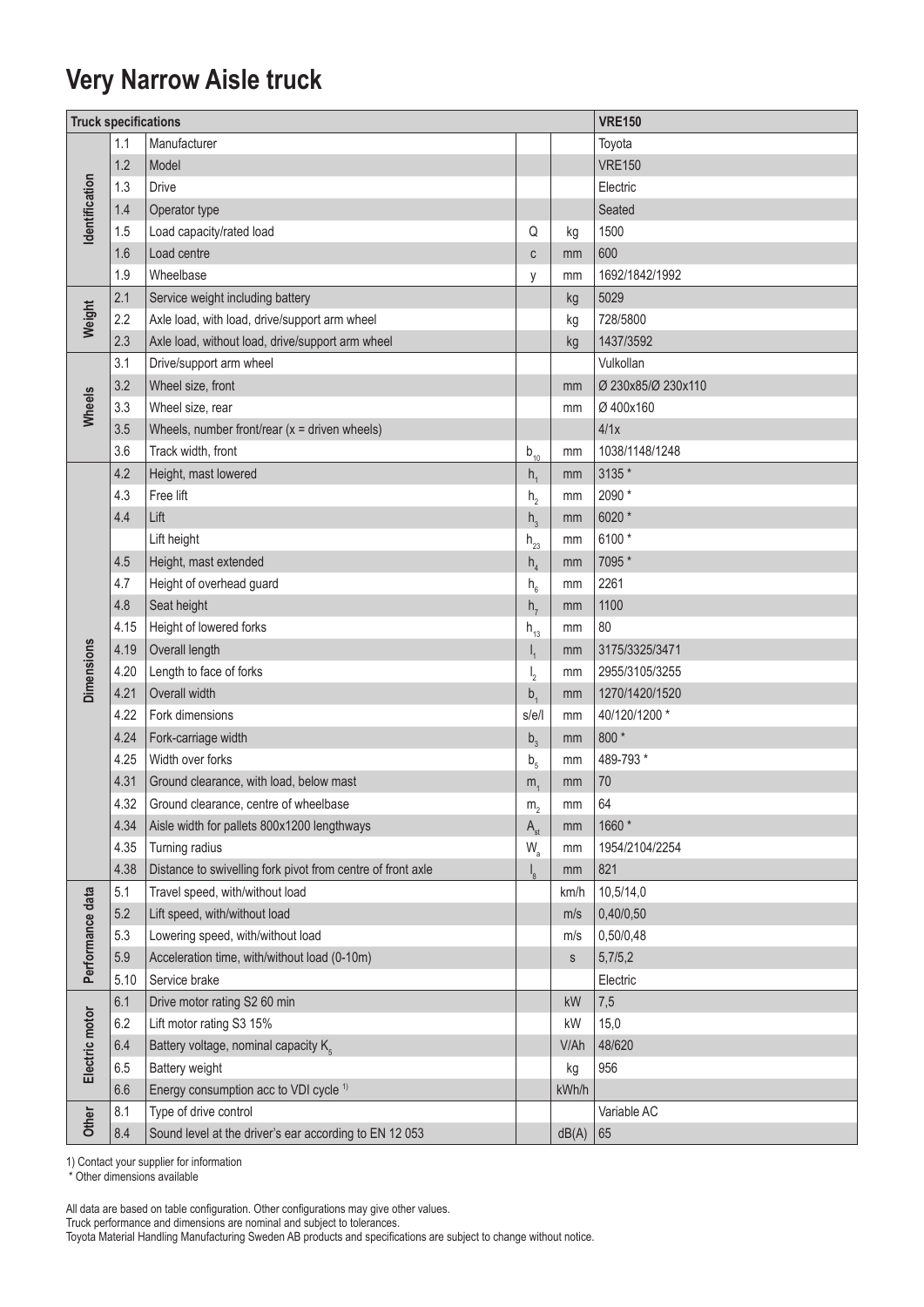### **Mast dimensions**

## **BT Vector**

| <b>Mast</b>   |                      |    |    | <b>Triplex Hi-Lo</b> |      |      |      |      |      |      |      |       |       |       |
|---------------|----------------------|----|----|----------------------|------|------|------|------|------|------|------|-------|-------|-------|
| <b>VRE150</b> | Lift height          |    | mm | 4300                 | 4900 | 5500 | 6100 | 7000 | 7600 | 8200 | 8800 | 9400  | 10000 | 11000 |
|               | Lift                 | h, | mm | 4220                 | 4820 | 5420 | 6020 | 6920 | 7520 | 8120 | 8720 | 9320  | 9920  | 10920 |
|               | Height, mast lowered | h  | mm | 2535                 | 2735 | 2935 | 3135 | 3570 | 3770 | 3970 | 4170 | 4505  | 4705  | 5035  |
|               | Free lift            | h, | mm | 1490                 | 1690 | 1890 | 2090 | 2524 | 2724 | 2924 | 3124 | 3458  | 3658  | 3990  |
|               | Heigh, mast extended | h. | mm | 5295                 | 5895 | 6495 | 7095 | 7995 | 8595 | 9195 | 9795 | 10395 | 10995 | 11995 |